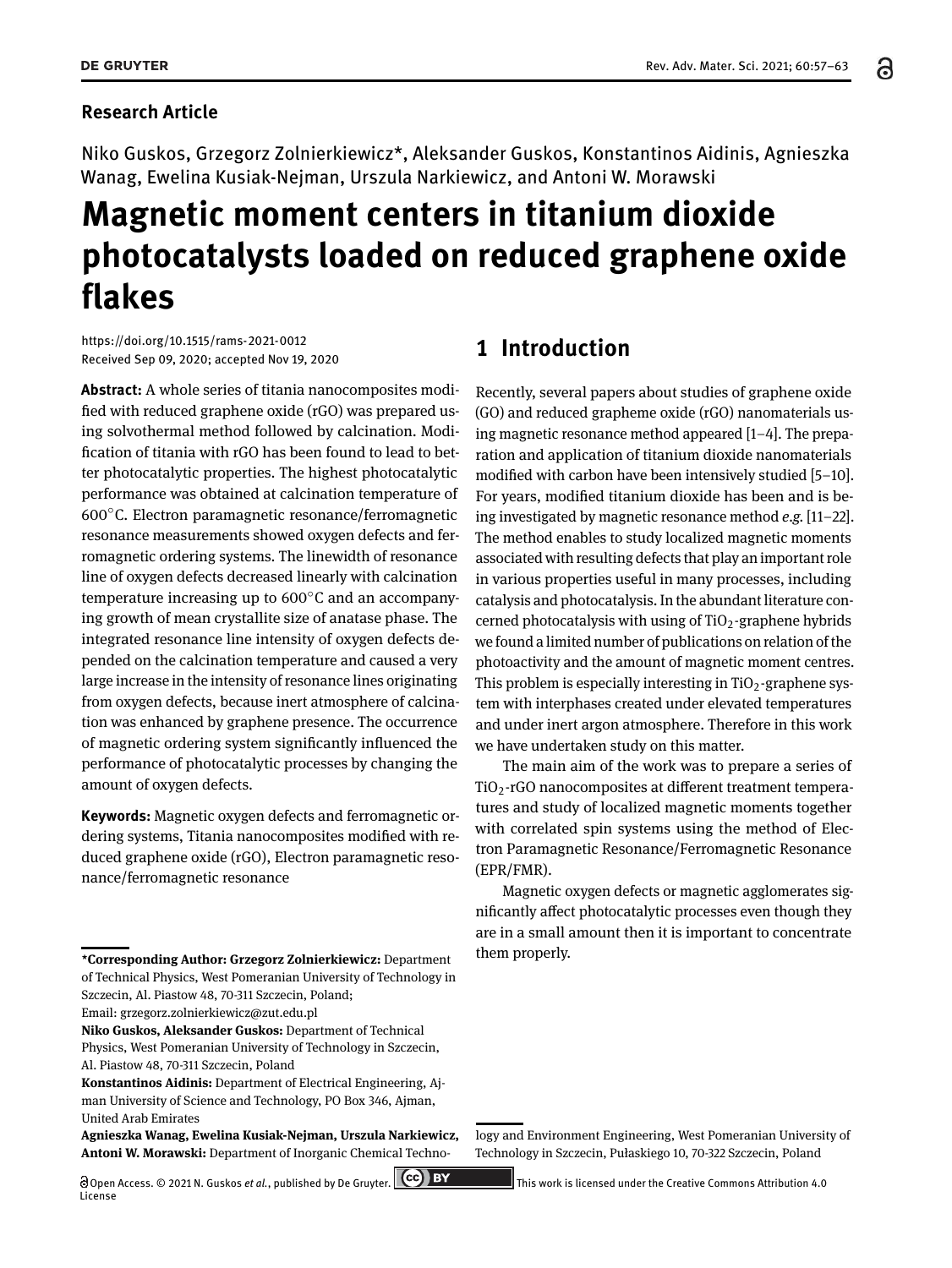## **2 Experimental**

#### **2.1 Materials**

The crude titanium dioxide provided by the Chemical Plant Grupa Azoty Zakłady Chemiczne "Police" S.A. (Poland) was used as a starting material for preparing a new group of photocatalysts. The supplied titanium dioxide was pre-treated as was described elsewhere [23]. The sample after pretreatment was named as starting- $TiO<sub>2</sub>$ . Reduced graphene oxide was obtained by NANOMATERIALS LS (Poland) using a modified Hummers' method.

#### **2.2 Preparation of photocatalysts**

The graphene modified  $TiO<sub>2</sub>$  photocatalysts were obtained by solvothermal process at temperature of 180∘C (sample name as TiO<sub>2</sub>-A180), mixing with graphene, and then calcination. The starting solvothermal  $TiO<sub>2</sub>$  was mechanically mixed with 8 wt% of rGO and then placed in autoclave with isopropanol. The sample was heated at 180∘C for 4 h under autogenous pressure. The sample after this modification was named as  $TiO<sub>2</sub>/rGO-8$  and was also used as a control material. Then,  $TiO<sub>2</sub>/rGO-8$  photocatalyst was calcined at 400∘C, 500∘C, 600∘C and 800∘C for 4 h in an argon flow. The obtained materials were named as  $TiO<sub>2</sub>/rGO-8-400$ , TiO<sub>2</sub>/rGO-8-500, TiO<sub>2</sub>/rGO-8-600 and TiO<sub>2</sub>/rGO-8-800.

#### **2.3 Photocatalytic activity measurements**

The photocatalytic activity was investigated using the acid blue decomposition as a model reaction. The photocatalytic reaction was performed in a glass beaker (0.3 L) containing 0.8 g/L of photocatalyst and 0.2 L of pollutant solution. The initial concentration of acid blue was 10 mg/L. The suspension was stirred in darkness to reach the adsorptiondesorption equilibrium. After that, the solution was irradiated using UV-Vis light with high UV intensity (UV irradiation).

#### **2.4 Characterization of photocatalysts**

The phase composition and crystal structure were analyzed using the method of powder X-ray diffraction (XRD) analysis (Malvern PANalytical Ltd., Netherlands) with Cu K*α* radiation ( $\lambda$  = 1.54056 Å). The anatase and rutile concentration and the average crystallite size of anatase were calculated by the method described elsewhere [24]. EPR measurements were carried out on Bruker E 500 spectrometer operating at X-band microwave frequency. Temperature studies at 90 K and 290 K were performed using an Oxford ESP 300 continuous flow cryostat. The investigated sample was in form of loose powder and during the measurements it was placed in a quartz tube.

### **3 Results and discussion**

From data presented in Figure 1 we can conclude that incorporation of graphene to  $TiO<sub>2</sub>$  and further calcination of graphene modified  $TiO<sub>2</sub>$  in argon atmosphere enabled to create a new structure of hybrid  $TiO<sub>2</sub>$ -rGO materials, which exhibited much higher photoactivity under UV radiation for acid blue decomposition than  $TiO<sub>2</sub>$  sample.



**Figure 1:** Acid blue decomposition degree under UV light irradiation

The total time of complete removal of acid blue decreased from 210 min for TiO<sub>2</sub>, to 165 min for TiO<sub>2</sub>/rGO-8, 150 min for TiO<sub>2</sub>/rGO-400 and 105 min for TiO<sub>2</sub>/rGO-8-600 photocatalysts. The photocatalyst heated at 800∘C showed a lower photoactivity, almost 300 min removal of acid blue, in comparison to the references  $TiO<sub>2</sub>$  and other obtained samples. This behavior could be considerate with the phase composition presented in Table 1.

The samples of higher photoactivity still kept a low content of rutile and high content of crystalline phase of anatase (96-99%) with low mean crystallite size of anatase, between 17-29 nm. The sample  $TiO<sub>2</sub>/rGO-8-800$  contained mainly rutile phase (97%) with high mean crystallite size (over 100 nm) which was characterized by lower photoactivity in comparison to anatase phase, which was of low contribution in composition as well as of higher mean crystallite size of 65 nm. This simultaneous effect of shifting sizes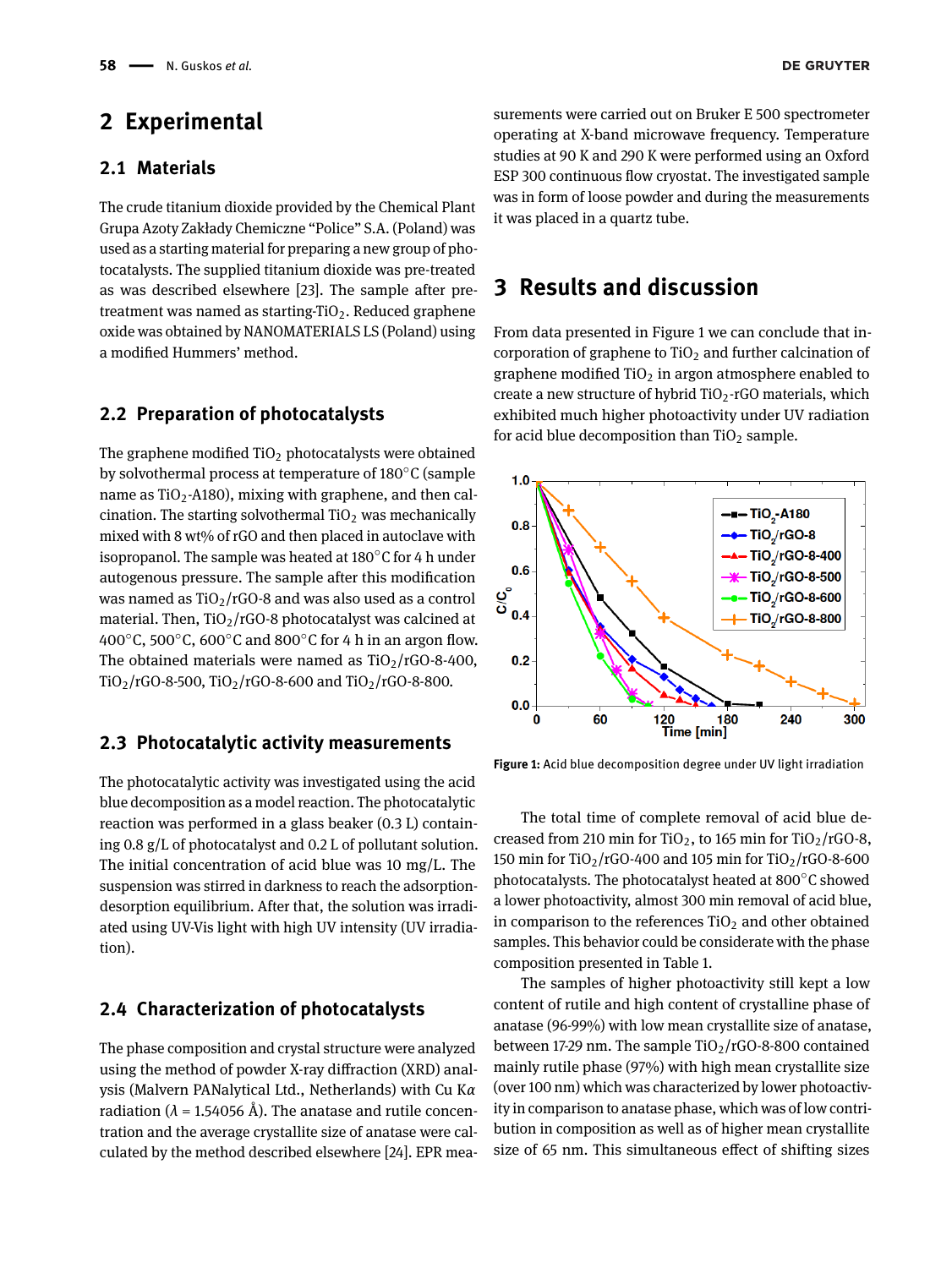| Sample code                 | <b>Concentration of</b><br>anatase phase % | <b>Concentration of</b><br>rutile phase % | <b>Mean size of anatase</b><br>crystallite [nm] | <b>Mean size of rutile</b><br>crystallite [nm] |  |
|-----------------------------|--------------------------------------------|-------------------------------------------|-------------------------------------------------|------------------------------------------------|--|
| Ti0 <sub>2</sub> -A180      | 98                                         |                                           | 18                                              | 33                                             |  |
| $TiO2/rGO-8$                | 99                                         |                                           | 17                                              | 27                                             |  |
| $TiO_{2}/rGO-8-400$         | 98                                         |                                           | 19                                              | 29                                             |  |
| TiO $_2$ /rGO-8-500         | 96                                         | 4                                         | 22                                              | 56                                             |  |
| TiO $_2$ /rGO-8-600         | 97                                         |                                           | 29                                              | 40                                             |  |
| TiO <sub>2</sub> /rGO-8-800 | 3                                          | 97                                        | 65                                              | >100                                           |  |
|                             |                                            |                                           |                                                 |                                                |  |

**Table 1:** XRD phase composition and mean crystallites size of reference, control and obtained photocatalysts



**Figure 2:** The EPR spectra of nanocomposites at 90 K (red) and 290 K (black): (a) TiO<sub>2</sub>-A180, (b) TiO<sub>2</sub>/rGO-8, (c) TiO<sub>2</sub>/rGO-8-400, (d) TiO<sub>2</sub>/rGO-8-500, (e) TiO<sub>2</sub>/rGO-8-600 and (f) TiO<sub>2</sub>/rGO-8-800

from nanometers to almost micrometers for rutile caused an additional negative effect on photoactivity. High photocatalytic performance was obtained for the  $TiO<sub>2</sub>/rGO-400$ ,  $TiO<sub>2</sub>/rGO-8-500$  and  $TiO<sub>2</sub>/rGO-8-600$  nanocomposites (Figure 1).

Figure 2 presents the EPR spectra for the all nanocomposites at 90 K and 290 K.

A narrow resonance line was observed in all nanocomposites and fitted using the Lorentzian function. All lines had almost the same g parameter value  $(g = 2.0033 (1)).$ A similar line was observed for  $rGO$  [2-4]. The values of linewidth *∆*H at 90 K and 290 K are shown in Figure 3.

At both temperatures, the linewidth of the resonance lines decreased up to a minimum for the  $TiO<sub>2</sub>/rGO-8-600$ sample and then a pronounced increase for  $TiO<sub>2</sub>/rGO-8-$ 

800 sample. Spin relaxation processes significantly depend on calcination temperature. Additionally, an intense anisotropic EPR powder spectrum with rhombic g-tensor  $(gx = 1.98, gy = 2.00 \text{ and } gz = 2.02)$  was observed for sample  $TiO<sub>2</sub>/rGO-8-500$  (arising from oxygen defect associated with trivalent titanium ions) similar as  $TiO<sub>2</sub>$  [2]. Much lower intensity of these lines occurred in the nanocomposite TiO2/rGO-8-600.

Figure 4 shows the integrated intensity ( $I_{int} = A \cdot \Delta H^2$ , A - signal amplitude and *∆*H - linewidth) at 90 K and 290 K.

The normalized integrated intensity gives us the amount of localized magnetic centers, but the presence of conducting electrons especially at high temperatures could change them by skin effect [25]. The skin depth *δ* for microwave radiation varied inversely proportional to the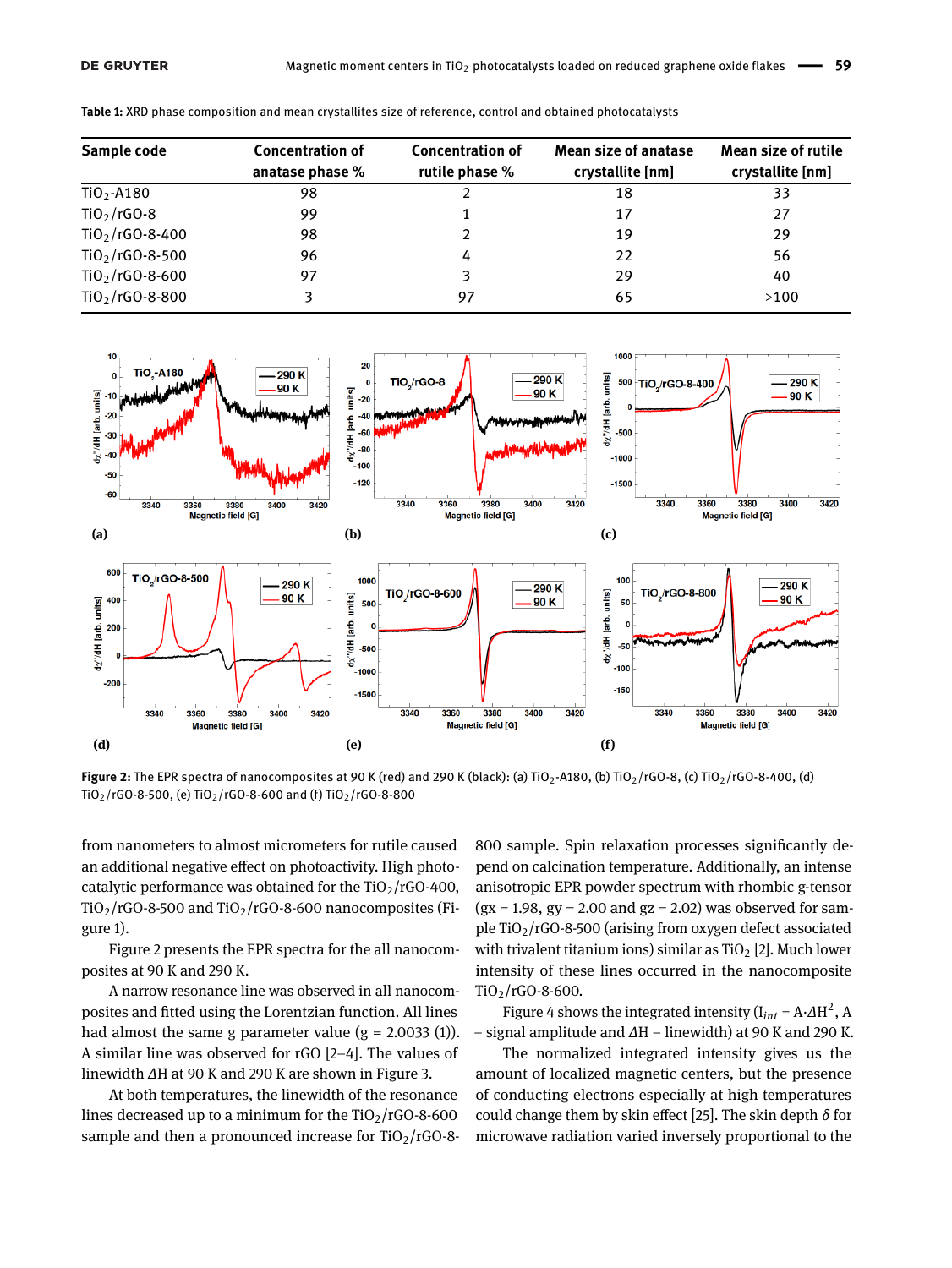

in the low magnetic field (Figure 5), but they are not visible

In TiO<sub>2</sub> we have one magnetic ordering system with lowest integrated intensity (Table 2). The nanocomposite  $TiO<sub>2</sub>/rGO-8$  exhibited three magnetic ordering systems. Two are from phase anatase and one is probably from the rutile phase (comparable in intensity to the nanocomposite  $TiO<sub>2</sub>/rGO-8-800$ ). The total intensity value in the  $TiO<sub>2</sub>/rGO-$ 8 is comparable to the  $TiO<sub>2</sub>/rGO-8-400$  nanocomposite (Table 2). In the nanocomposites processed at calcining temperature 400∘C and 600∘C the resonance line intensity resulting from oxygen defects associated with free radicals increased quite significantly (Figure 4). The total intensity from ordered magnetic moments for  $TiO<sub>2</sub>/rGO-8-600$  increased 4.5 times to  $TiO<sub>2</sub>/rGO-8-400$ . In the  $TiO<sub>2</sub>/rGO-8-500$ nanocomposite, the number of oxygen defects related to trivalent titanium ions increased significantly (Figure 2d) and the number of ordering magnetic moments decreased (Table 2). Localized magnetic moments from trivalent titanium ions at a calcination temperature of 600∘C can create ordered magnetic moments of smaller sizes compared to other nanocomposites.

The  $TiO<sub>2</sub>/rGO-8$  sample also showed a wider resonance line described at H=3360 G [3] which did not occur in the remaining nanocomposites.

In the case of a larger number of magnetic ions, the resonance field is many times further shifted towards the lower applied magnetic field [27]. The resonance condition



**Table 2:** The resonance field (H), linewith (*∆H*) and integrated intensity (I) (related to the second sample) for broad line



**Figure 3:** The linewidth *∆*H of the narrow resonance line in different samples measured at 90 K and 290 K

sample conductivity which led to a reduction of the EPR line intensity through an effective decrease of the active volume of the sample. The samples  $TiO<sub>2</sub>/rGO-8-400$  and  $TiO<sub>2</sub>/rGO-8-600$  showed the highest intensities of the resonance line arising from oxygen defects (free radicals) at 90 K. The narrow resonance line intensity in rGO increased and diminished reversibly with potential [4]. As a result of this process, we can have electron transfer reducing their number in the conduction band and thus increasing the volume of penetration of microwave radiation at 290 K. From Figure 1 it can be seen that the photoactivity under UV irradiation increased with the increase of calcination temperature to 600 $\degree$ C. The rutile phase was dominating in the TiO<sub>2</sub>/rGO-8-800 nanocomposite, hence the activity was much weaker than that of other materials. The oxygen defects may be one of the causes of electron transfer. Additional oxygen defects in the right proportion quantities improved some photocatalytic properties. The significant reduction in the number of oxygen defects associated with trivalent titanium ions change slowly the photocatalytic properties from nanocomposites  $TiO_2/r$ GO-8-500 to  $TiO_2/r$ GO-8-600.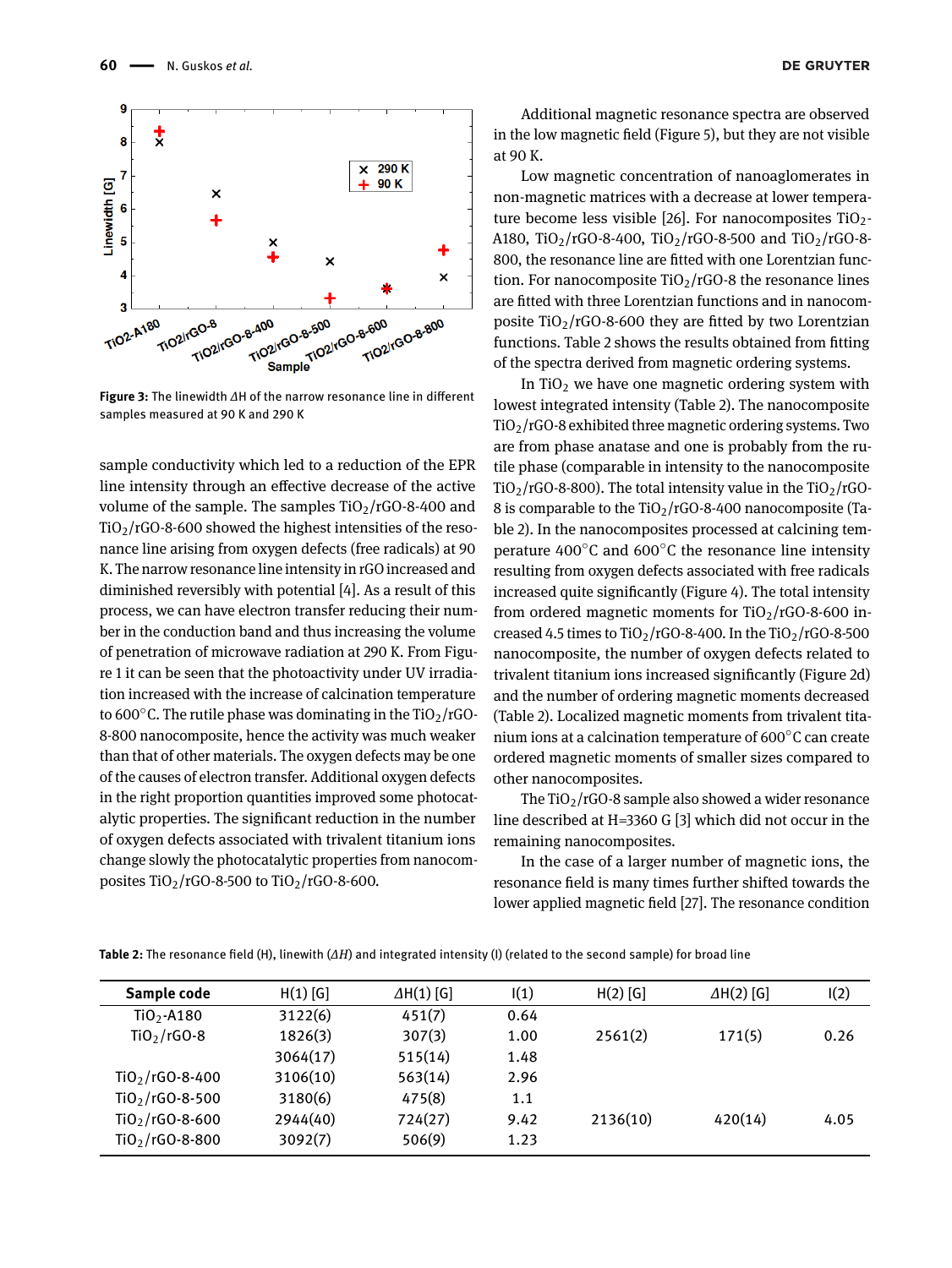

**Figure 4:** Integrated intensities the EPR spectra of defects arising from oxygen defects at 90 K and 290 K



**Figure 5:** EPR spectra of the nanocomposites at low magnetic field: a) sample TiO<sub>2</sub>-A180 and b) nanocomposite TiO<sub>2</sub>/rGO-8

is the following:  $h \cdot v = g_{eff} \cdot \mu_B \cdot (H_o - H_r)$ , where h and  $\mu_B$  are Planck and Bohr magneton constants, respectively  $H_0$  – external applied magnetic field and  $H_r$  – internal magnetic field, where the values of resonance field  $H_0 - H_r$  are shown in the Table 2. The observed magnetic resonance signal could be regarded as a ferromagnetic one.

Magnetic ordering system formed on the basis of trivalent titanium ions, at a calcination temperature of 400∘C passed into localized magnetic moments oxygen defects for nanocomposite  $TiO<sub>2</sub>/rGO-8-500$ . The magnetic ordering system at higher calcining temperature caused a rapid increase in oxygen defect both associated with free radicals and titanium trivalent ions.

Most oxygen defects (free radicals) were observed for the TiO<sub>2</sub>/rGO-8-400 and TiO<sub>2</sub>/rGO-8-600 nanocomposites. The highest amount of oxygen defects associated with trivalent titanium ions was achieved for the  $TiO<sub>2</sub>/rGO-8-500$ nanocomposite. A significantly faster increase of free radicals at 290 K for TiO<sub>2</sub>/rGO-8-600 nanocomposite can be

seen in Figure 4. It is probably related to a greater amount of conductivity electrons in the  $TiO<sub>2</sub>/rGO-8-400$  nanocomposite. Coexistence in appropriate proportions of magnetic ordering systems and oxygen defects can significantly improve photocatalytic performance.

# **4 Conclusions**

A whole series of  $TiO<sub>2</sub>$  nanocomposites modified with rGO was prepared using a solvothermal method followed by calcination. It was found that modification of  $TiO<sub>2</sub>$  with rGO significantly improved photocatalytic properties. The highest photocatalytic efficiency was achieved for the nanocomposite calcined at 600∘C. Spectra of EPR/FMR at 90 K and 290 K showed oxygen defects and ferromagnetic ordering system connected with trivalent titanium ions. The linewidth of the resonance lines decreased almost linearly for the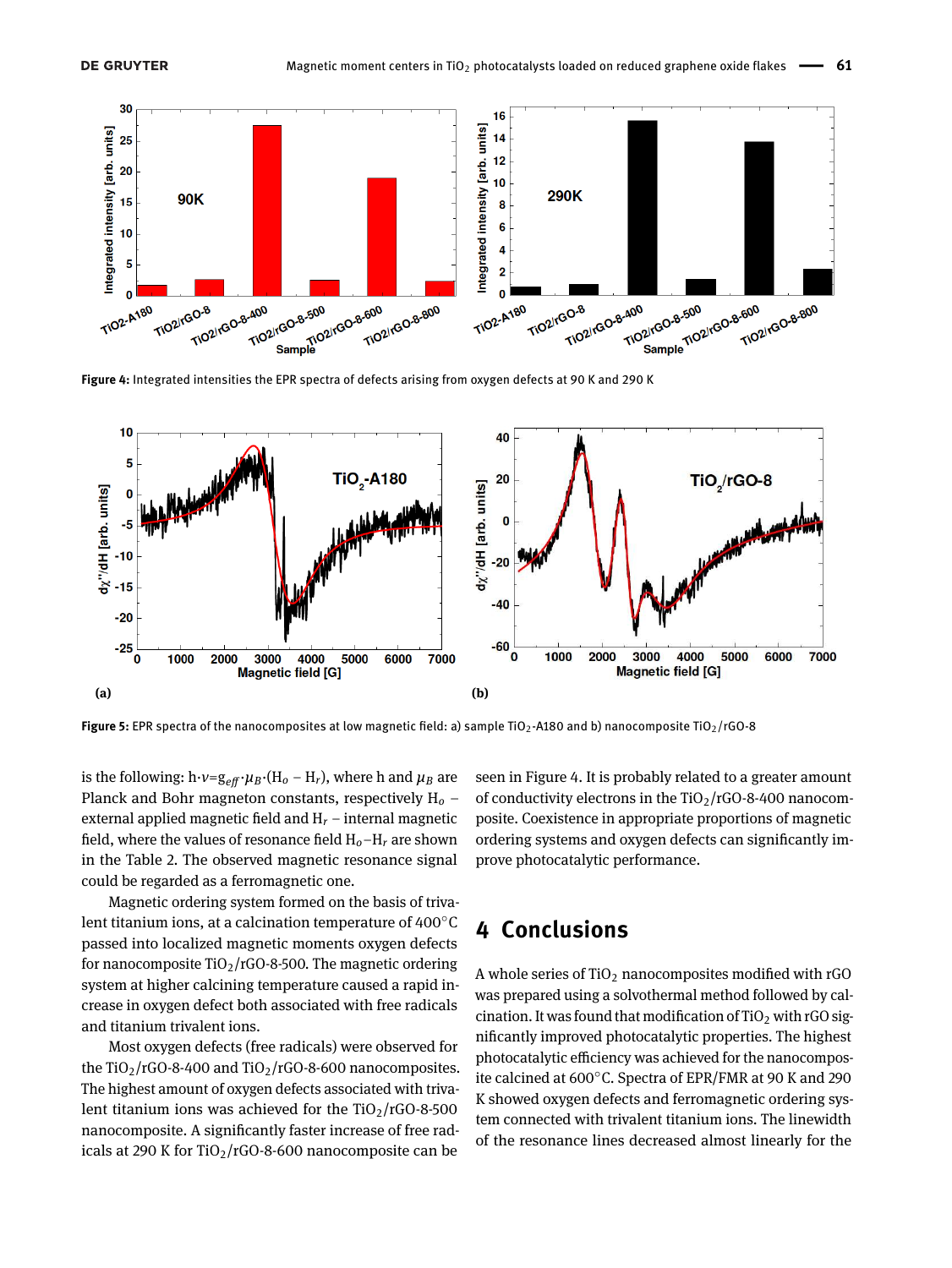nanocomposites with a higher crystallite size of anatase phase caused by increasing calcination temperature.

The following essential conclusions can be drawn:

- relaxation spin processes significantly depended on the calcination temperature of the composite samples,
- $-$  magnetic ordering system indirectly significantly influenced photocatalytic performance,
- for TiO<sub>2</sub>/rGO-8-400 and TiO<sub>2</sub>/rGO-8-600 nanocomposites, the magnetic resonance line from magnetic ordering system and the integrated intensity of the resonance lines from oxygen defects (free radicals) drastically increased,
- EPR spectrum of resonance lines from titanium trivalent ions in  $TiO<sub>2</sub>/rGO-8-500$  nanocomposite increased significantly that positively effected on photocatalytic processes.
- $-$  In TiO<sub>2</sub>/rGO-8-600 nanocomposite, a significant increase in ordering magnetic systems associated with a decrease in size was noticed

**Author Contribution:** N. Guskos: Visualization, Conceptualization, Methodology, Writing- Original Draft, Supervision

G. Zolnierkiewicz, A. Guskos: Data curation, Investigation

K. Aidinis: Software, Validation

A. Wanag, E. Kusiak-Nejman: Methodology, Conceptualization, Writing- Original Draft

U. Narkiewicz: Writing- Original Draft, Supervision, Funding acquisition

A. W. Morawski: Visualization, Conceptualization, Writing- Original Draft, Supervision,

**Conflict of Interests:** The authors declare that they have no known competing financial interests or personal relationships that could have appeared to influence the work reported in this paper.

**Data availability statement:** All data generated or analyzed during this study are included in this published article or are available from the corresponding author on reasonable request.

**Acknowledgement:** The research leading to these results has received funding from the Norway Grants 2014-2021 via the National Centre for Research and Development under the grant no. NOR/POLNORCCS/PhotoRed/0007/2019-00.

## **References**

- [1] Kempinski, M., S. Łos, P. Florczak, W. Kempinski, and S. Jurga. EPR and impedance measurements of graphene oxide and reduced graphene oxide. Acta Physica Polonica A, Vol. 132, No. 1, 2017, pp. 81-85.
- [2] Diamantopoulou, A., S. Glenis, G. Zolnierkiwicz, N. Guskos, V. Likodimos. Magnetism in pristine and chemically reduced graphene oxide, Journal of Applied Physics 121 (2017) 043906 pp. 1-11.
- [3] Wang, B., V. Likodimos, A. J. Fielding, and R. A. W. Dryfe. In situ electron paramagnetic resonance spectroelectrochemical study of graphene-based supercapacitors: Comparison between chemically reduced graphene oxide and nitrogen-doped reduced graphene oxide. Carbon, Vol. 160, 2020, pp. 236-246.
- [4] Wang, B., A. J. Fielding, and R. A. W. Dryfe. Electron paramagnetic resonance as a structural tool to study graphene oxide: Potential dependence of the EPR response. Journal of Physical Chemistry C, Vol. 123, No. 36, 2019, pp. 22556-22563.
- [5] Liu, F., X. Shao, J. Wang, S. Yang, H. Li, X. Meng, X. Liu, and M. Wang. Solvothermal synthesis of graphene-CdS nanocomposites for highly efficient visible-light photocatalyst. Journal of Alloys and Compounds, Vol. 551, 2013, pp. 327-332.
- [6] Hu, C., T. Lu, F. Chen, and R. Zhang. A brief review of graphenemetal oxide composites synthesis and applications in photocatalysis. Journal of the Chinese Advanced Materials Society, Vol. 1, No. 1, 2013, pp. 21-39.
- [7] Ji, T., M. Sun, and P. Han. A review of the preparation and applications of graphene/semiconductor composites. Carbon, Vol. 70, 2014, pp. 319-322.
- [8] Okoth, O. K., K. Yan, and J. Zhang. Mo-doped BiVO4 and graphene nanocomposites with enhanced photoelectrochemical performance for aptasensing of streptomycin. Carbon, Vol. 120, 2017, pp. 194-202.
- [9] Kong, L. B., F. Boey, Y. Huang, Z. J. Xu, K. Zhou, S. Li, W. Que, H. Huang, and T. Zhang. Graphene-inorganic hybrids (I). In Carbon nanomaterials based on graphene nanosheets, 1st Editon (L. B. Kong, ed.), CRC Press, Boca Raton, FL, 2017, pp. 111-220.
- [10] Kusiak-Nejman, E., D. Moszynski, J. Kapica-Kozar, A. Wanag, Antoni W. Morawski, Assessment of the suitability of the one-step hydrothermal method for preparation of noncovalently/covalently-bonded TiO2/graphene-based hybrids, Nanomaterials 8(9) (2018) 647 pp. 1-17.
- [11] Naccache, C., P. Meriaudeau, M. Che, and A. J. Tench. Identification of oxygen species adsorbed on reduced titanium dioxide. Transactions of the Faraday Society, Vol. 67, 1971, pp. 506-512.
- [12] Serwicka, E., M. W. Schlierkamp, and R. N. Schindler. Localization of conduction band electrons in polycrystalline TiO<sub>2</sub> studied by ESR. Zeitschrift für Naturforschung. Section A. Physical Sciences, Vol. 36, No. 3, 1981, pp. 226-232.
- [13] Di Valentin, C., K.M. Neyman, T. Risse, M. Sterrer, E. Fischbach, H.J. Freund, V.A. Nasluzov, G. Pacchioni, N. Rösch, Densityfunctional model cluster studies of EPR g tensors of F+s centers on the surface of MgO, The Journal of Chemical Physics, Vol. 124, 2006, id 044708.
- [14] Ciric, L., A. Sienkiewicz, D. M. Djokic, R. Smajda, A. Magrez, T. Kaspar, R. Nesper, and L. Forro. Size dependence of the magnetic response of graphite oxide and graphene flakes - an electron spin resonance study. Physica Status Solidi. B, Basic Research,